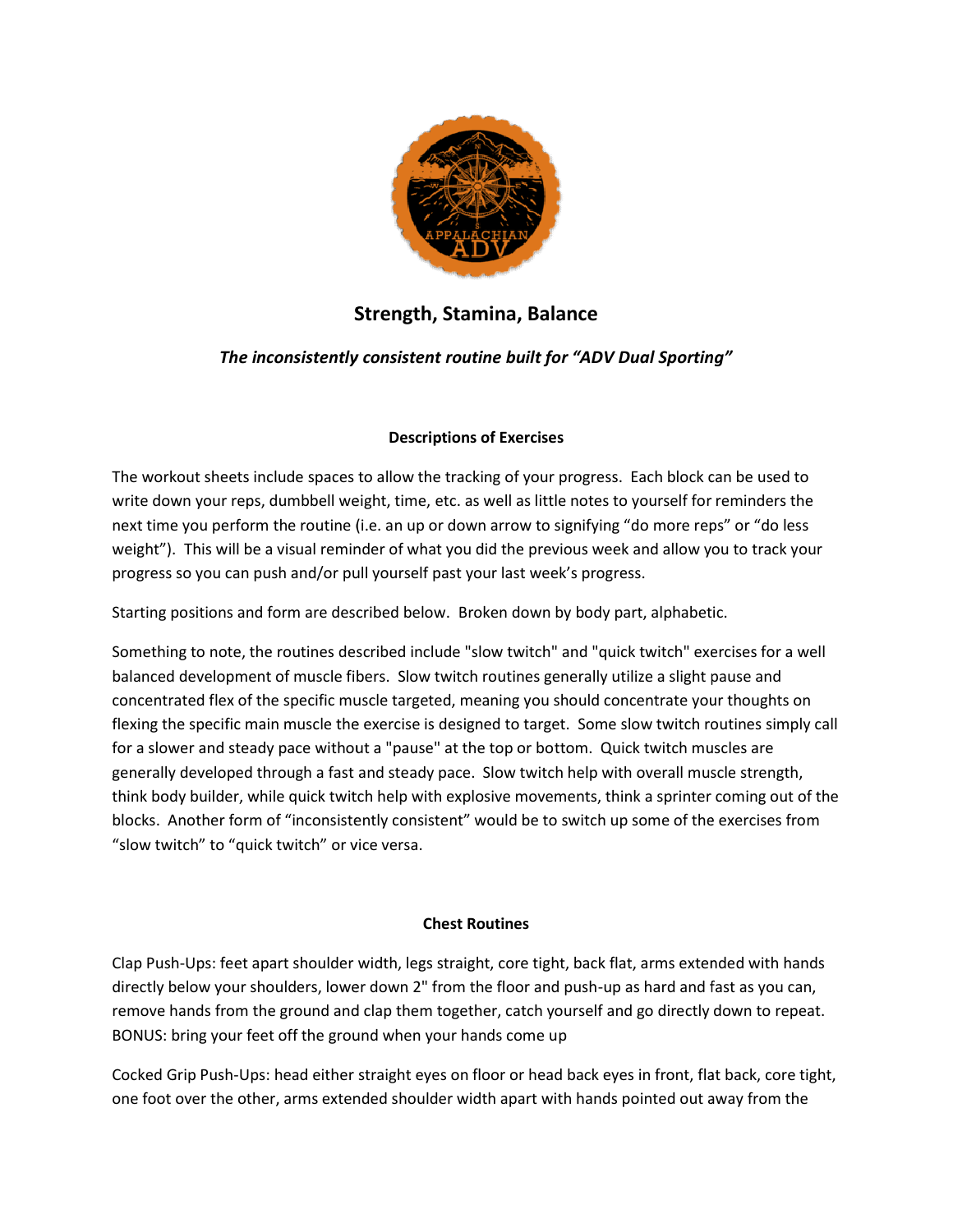body and fingers spread, slowly lower down 2" from the ground keeping your buttocks slightly elevated where your hands should be in a straight line with your chest and full extension back to starting position

Decline Push-Up: starting position and form as noted for Push-Up with feet propped up using a 2-step ladder, workout bench, chair, or similar height.

Dumbbell Bench: lying flat on a workout bench with dumbbell in each hand, palms towards feet, and arms extended, single dumbbell hexheads touching, core tight, slowly bring the dumbbells down towards your shoulders and press back to start.

Dumbbell Flies: lying flat on a workout bench with dumbbell in each hand, palms pointing inward towards each other, and arms extended, both dumbbell hexheads touching, core tight, slowly bring the dumbbells directly out towards the ground with slightly bent elbows until chest is stretched then squeeze chest muscles while returning to starting position. As a bonus, twist your wrists so the hexhead opposite your head touch with palms open towards your face.

Heart2Heart Push-Ups: feet spread apart, hands in a diamond (heart) pattern with first fingers touching in a V-shape (thumbs can touch extended out or in), arms straight, flat back, core tight, slowly lower down 2" from the ground and full extension back to starting position

Jack Palance 1-Arm Push-Ups: Three forms of difficulty level with different foot/leg positions. Easier positioning includes spread leg with knees on the floor, moderate positioning includes legs straight and spread out, difficult positioning includes straight legs with feet together. Use a leg position noted, straight back, core tight, place one hand on the floor in the middle of your body, keep the other one out of the way (I will generally place it back on my leg), slowly lower down as far as you can go and full extension back to starting position, move other hand to middle position and place the hand that was on the ground out of the way and slowly lower as noted, repeat

Kinetic Push-Ups: feet spread apart, buttocks in the air, hands slightly wider than shoulder width placing body in a V-shape, bend elbows and rotate your shoulders and body forward and towards the ground, as your head and chest are 2" from the ground push yourself up as you move your buttocks towards the ground all the while keeping legs straight, reverse the sequence to move back to start. I.E. it should look as though you are sliding your body underneath an imaginary wall with a gap at the bottom.

Push-Up: head either straight eyes on floor or head back eyes in front, arms extended, flat back, core tight, one foot over the other, hands wider than shoulder width, slowly lower down 2" from the ground and full extension back to starting position

Push-Up Flies: feet together, legs straight, core tight, back flat, arms extended with hands directly below your shoulders, keep your left hand planted, pick up your right hand and as you place it wide your chest lowers 2" above the floor, as you push back up your right hand returns to original position, next move perform the same function on the opposite side keeping right hand planted and left hand moves, back to the right, back to the left, etc.

Military Push-Up: starting position and form as noted for Push-Up with hands shoulder width apart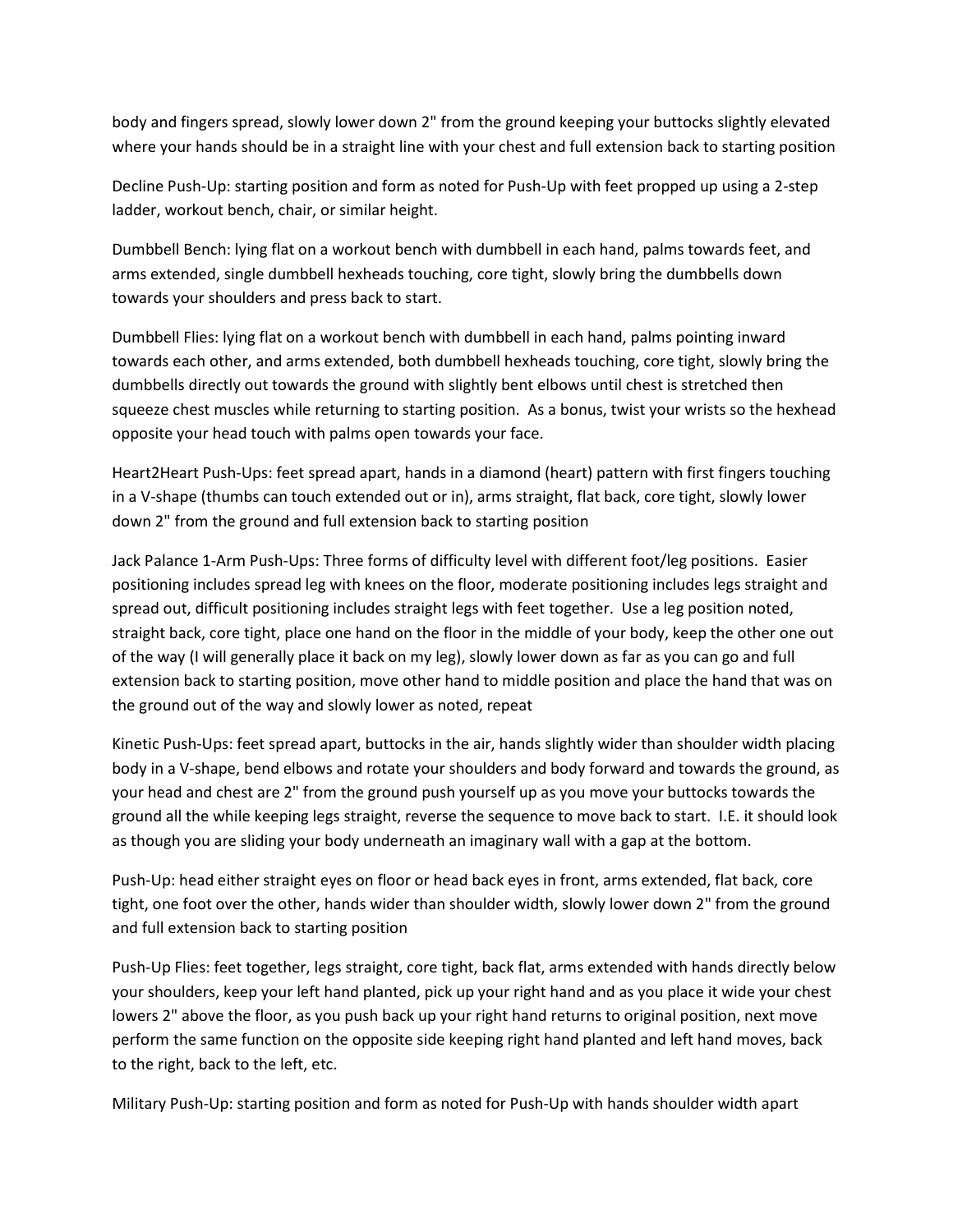Sideways Push-Ups: feet apart shoulder width, legs straight, core tight, back flat, arms extended with hands directly below your shoulders, slide left foot and right hand (feet come together, hands are set-up wider than shoulder width), and perform a Push-Up, once back up walk both feet to the left, walk both hands to the left (feet should be back together, hands should be set-up wider than shoulder width), and perform a push-up, repeat to the right, etc.

Slow Push-Ups: follow basic position and form as noted for Push-Up but count 4- to 5-Mississippi on the way down as well as the way back up. BONUS: each week change up the Mississippi count in a Pyramid style (i.e. on the way down do a 10 count, straight up with no count, down on a 9 count, up on a 2 count, down on an 8 count, up on a 3 count, etc. until you can't go anymore or complete the Pyramid)

Wide-Fly Push-up: starting position and form as noted for Push-Up with hands spread out wider than standard push-up

Varied Twitch Push-Ups: Perform 5 Push-Ups as noted above, perform 5 Slow Speed Push-Ups as noted above, repeat the pattern until you can't push anymore

Yoga Push-Ups: follow basic position and form as noted for Push-Up but after you return to the starting position shift your body perpendicular to the floor and feet one on top of the other while raising your arm straight up into the air, keep body position and swing your arm underneath (in between the ground and your body), swing your arm back to the air, shift body back to a push-up starting position, repeat on the opposite side

#### Back Routines:

To note, your pull-up bar will need to have the ability to accommodate multiple hand positions for the workouts described above. If your workout bar is basic, replace exercises with a substitute such as a basic Pull-Up &/or Dumbbell Rows

Back Flies: seated on the edge of a workout bench with legs extended out feet together, place dumbbells in both hands under legs keeping lower back straight (DO NOT HUNCH), slowly pull both hands back and squeeze for a second, return to start, repeat.

Dumbbell Rows: knee on a workout bench, back straight (DO NOT HUNCH) other leg straight with foot on the floor, one hand gripping the side of the bench, the other holding a dumbbell with a straight arm, slowly pull the dumbbell up towards your chest keeping your elbow at approximately 45 degree angle from your body and slowly back to start, repeat.

Chin Up: follow basic position and form as noted for Wide Grip Pull-Up but place hands with palms pointing towards your body at shoulder width.

Elbows Out Dumbbell Rows - follow basic position and form as noted for Dumbbell Rows but put your elbow out at closer to 90 degrees from your body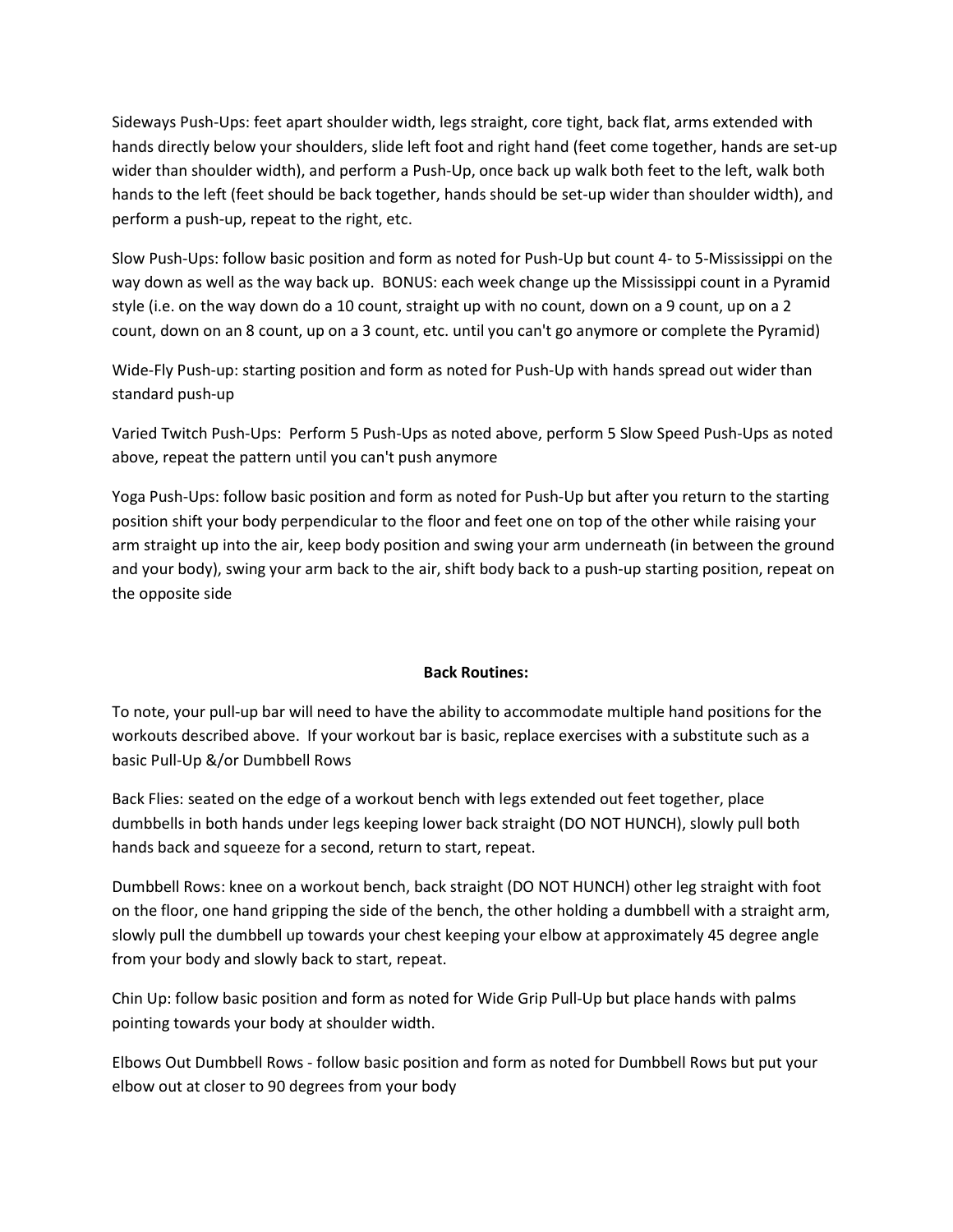Hammer Pulls: follow basic position and form as noted for Wide Grip Pull-Up but place hands with palms pointing towards each other

Narrow Grip Pull-Up: follow basic position and form as noted for Wide Grip Pull-Up but place hands so that extended thumbs are touching.

Off Kilter Pull-Ups: follow basic position and form as noted for Wide Grip Pull-Up but wrap and dangle a towel from one side of the pull-up bar slightly wider than shoulder width, grip the towel just below the bar, with the other hand placed slightly wider than shoulder width, perform a pull-up as noted, repeat for 2-5 reps and switch the towel to the other side and repeat without delay, switch and repeat, switch and repeat

Pull-Up Shifting: follow basic position and form as noted for Wide Grip Pull-Up but place hands so that they are slightly wider than shoulder width, perform the pull-up but pause at the top and shift left so the center of your body is near your left hand, shift right as noted, back to center but shift your body backwards, return to starting position, repeat

Reverse Grip Standing Rows: place a foot flat on the floor, squat and place the other behind you on the balls of your feet for balance, hold dumbbells in each hand and point palms forward slightly cocked inward, pull the dumbbells up and squeeze your upper middle back, return to start, repeat

Switch Grip Pull-Ups: perform 2-5 reps for each exercise noted, moving with no delay between each noted routine

Wide Grip Pull-Up (also noted as Pull-Up): hanging from a pull-up bar, place hands with palms pointing away from your body wider than shoulder width, tuck legs with feet below buttocks, slowly pull yourself up so your face is looking at the bar with chest as close to bar as possible, slowly return to start, repeat. CHEATERS: for a little help you can place a foot or two on a 2-step ladder to aid the beginning of your ascent, you can also use your bent legs crossed feet and pull them up at the bottom of your pull-up to "jumpstart" your ascent. BONUS: strap a weight around your person

## Shoulder Routines:

3-Count Shrugs: stand with feet shoulder length apart, dumbbells in each hand with palms facing quads, shrug your shoulder straight up trying to touch ears, roll your shoulders back as you bring your shoulders back down, roll your hands so they follow the curve of your thigh, return to start, repeat

Alternating Military: Sitting on a bench or chair, straight back (DO NOT HUNCH), dumbbells in each hand with palms facing forward, weights resting on or near shoulders, with one arm slowly press the weight up and twist your palms inward, twist back to start, perform with the other arm, repeat with initial arm, etc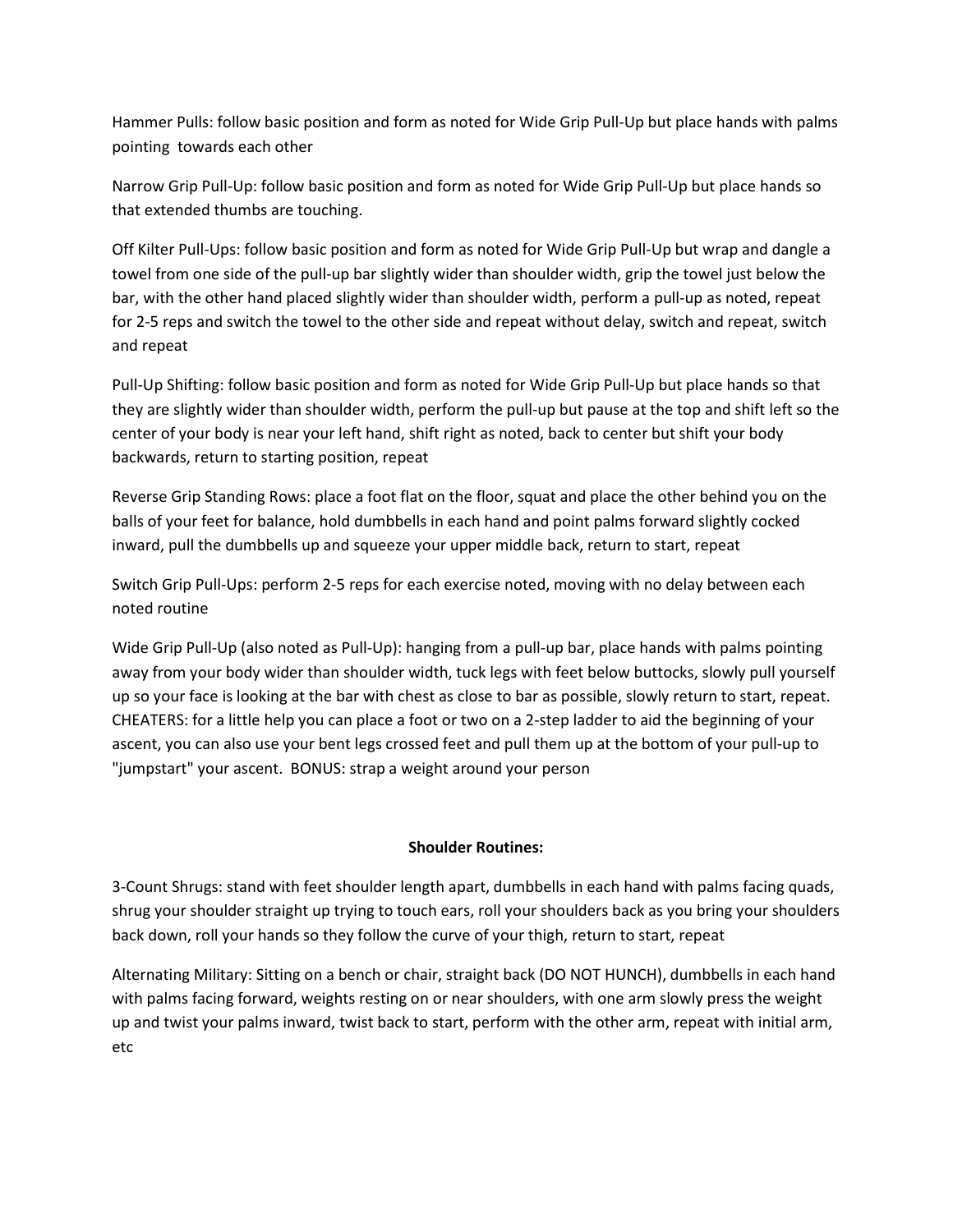Dumbbell Fly to Row to Press - standing, execute Dumbbell Shoulder Fly Out, Upright Row, and Dumbbell Military Press as your first rep, repeat (to note: flow from one exercise to the next, as you perform the Row keep the dumbbells at your chin and rotate your elbows down and dumbbells into the starting position for the Military Press then drop back to start)

Dumbbell Shoulder Fly: these are noted as "In", "Out", & "Back", can be performed sitting or standing, can be performed one after the other (i.e. perform an "In" rep followed by an "Out" rep then repeat the sequence), and all should be performed with straight back

 \*\*In - with dumbbells in both hands down at your sides, keep elbows slightly bent (don't lock), and raise the dumbbells straight ahead of you (perpendicular) until at eye height, return to start. You can either keep your hands with palms in towards each other or facing the ground

 \*\*Out - with dumbbells in both hands down right in front of your body, keep elbows slightly bent (don't lock), and raise the dumbbells directly out beside you (parallel) until at a 90 degree angle from your body, keeping hands with palms facing the floor, return to start

 \*\*Back - with dumbbells in both hands down right in front of your body, keep back straight and bend slightly forward, keep elbows slightly bent (don't lock), raise the dumbbells so that they are angled slightly behind you, return to start

 \*\*Back (alternate version) - use a workout bench, place weight at the head on one side, lay sideways on the bench, place one hand on the ground (or grab the bench leg), grab the dumbbell with the other hand, hook the bench with your legs/feet, in a rounding motion with elbow slightly bent raise the dumbbell from the floor, up above your head, your palm will go from facing you to facing out to target the back of the shoulder, return to start, repeat. Switch sides when the set is complete.

Front Shoulder Fly Syn - sitting in a chair, buttocks towards the front, back straight with upper back leaning on chair back, perform Dumbbell Shoulder Fly In, pause at the top, keep elbows tight and pointed forward as you bring the dumbbells back towards your head, back to straight, return to start, repeat

Light Weight Shoulder Circles - using a light dumbbell hold your arms straight out to make a "T", dumbbell in hand with palms down, slight bend in elbows, roll your arms in small circles forward for a count of 10 seconds, roll in small circles backwards, repeat forwards and backwards one more time each, done

Military Shoulder Press: Sitting on a bench or chair, straight back (DO NOT HUNCH), dumbbells in each hand with palms facing forward, weights resting on or near shoulders, slowly press the weight straight up and squeeze together (dumbbells should touch above your head), slowly return to start, repeat

Rotator Cuff Doubles: there are two forms and both should be completed with light weights

 \*\* Standing - feet shoulder width apart, back straight, dumbbells in hand, elbows straight out with forearms/fists pointing towards the floor, palms pointing behind you, twist the dumbells so that they go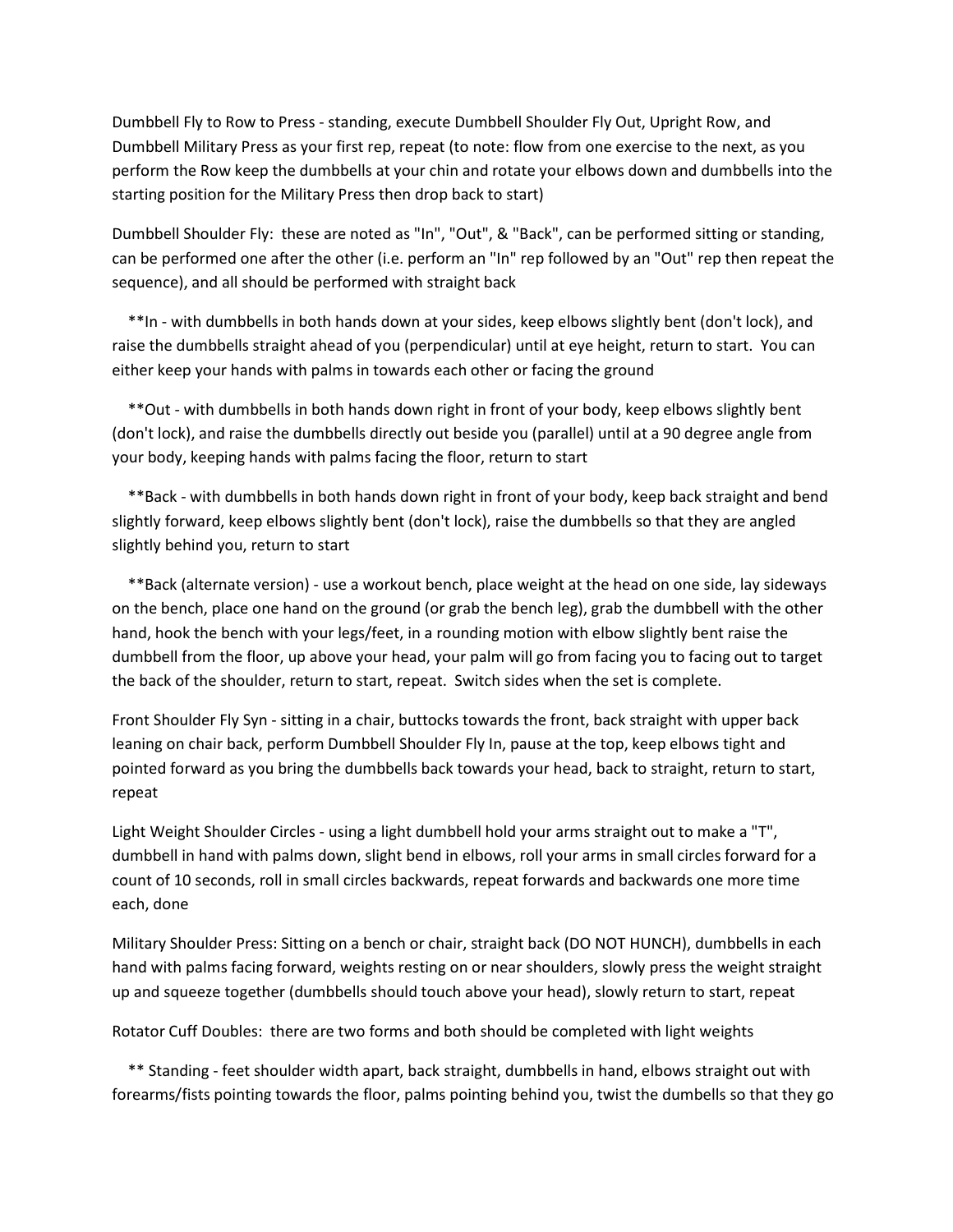from below your arm to above, maintain the two 90 degree angles between your body and upper arms and at your elbow

 \*\* Laying - lay down on a workout bench, dumbbells in hand, elbows straight out with forearms/fists pointing parallel with your head, palms pointing towards the ceiling, twist the dumbbells so that they point straight towards the ceiling, maintain the two 90 degree angles between your body and upper arms and at your elbow

Rotator Press: Sitting on a bench or chair, straight back (DO NOT HUNCH), dumbbells in each hand with palms facing face and arms in a boxer protection alignment, with one arm fully twist your hands so you palms face forward as you press the dumbbell above your head, return to start twisting back to original position, perform with the other arm, repeat

Twist Shoulder Flies: follow basic position and form as noted for Dumbbell Shoulder Fly Out but at the top of the movement hold the fly and twist your wrists forward (point thumb to the ground) and back before returning to start, repeat

Upright Rows: stand with feet shoulder length apart, dumbbells in each hand with palms facing quads, with elbows up and pointing to the ceiling, keep the dumbbells together and palms facing your body, bring the dumbbells up right below your chin and hold, return to start, repeat

Y Shoulder Dumbbell Press: follow basic position and form as noted for Military Shoulder Press but when pressing the weight up keep the dumbbells wide so that they end up slightly wider than shoulder length apart at the top of the press, return to start, repeat

Yoga Shoulder Press: with push-up bars or dumbbells on the ground slightly wider than shoulder width, get into a downward dog (hands on the bars, balls of feet in a V-shape with buttocks in the air), keeping back and legs straight maintaining the V-shape, slowly lower your forehead to the ground and push back to starting position, repeat

#### Biceps:

4arm Triple: PHASE ONE sit with dumbbells in both hands, and elbows resting on the edge of the knees, palms facing up, allow the dumbbell to roll down to the bottom of your fingers, squeeze hand back so the dumbbells are raised above your forearms, repeat for 10-15 reps; PHASE TWO keep same basic position but face the palms down while holding the dumbbells, pull your hand up until the dumbbells are above your forearm, repeat for 10-15 reps; PHASE THREE stand with dumbbells in hand, arms slightly bent but at your sides, fully twist the the dumbbells back and forth as far as your wrists allow, repeat a full back and forth for 15-25 reps

Corkscrew Concentration Curl: standing feet shoulder width apart, arms straight down with dumbbells in hands and palms facing backwards, keep elbow in place, lift dumbbell forward with one arm, twist wrist on the way up so that palm comes into the shoulder, squeeze the bicep and hold for 2 seconds,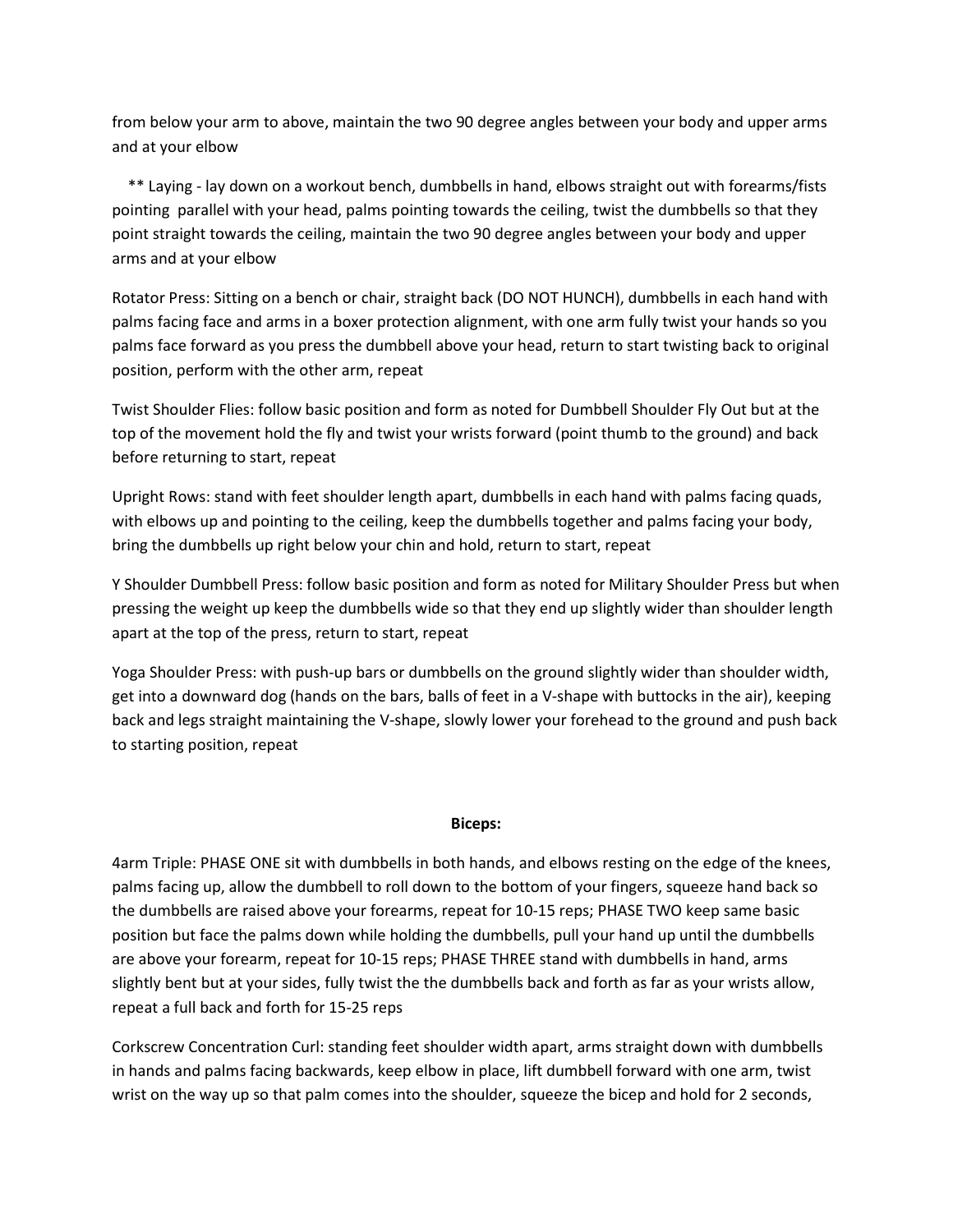return to start with reverse motion, perform with other arm, repeat (this is similar to Twist Concentration Curl except for the starting position of the hands)

Curl Up/Hammer Down: standing feet shoulder width apart, arms straight down with dumbbells in hands and palms facing in front of body, keep elbow in place, lift both dumbbells forward with both arms, keep hand in the same position as dumbbell comes to the shoulder, squeeze the bicep, switch to a Hammer grip (face palms towards each other) and return to start, repeat

Dumbbell Cross Body Curls: standing feet shoulder width apart, arms straight down with dumbbells in hands and palms facing in front of body, with one arm curl the dumbbell inside and sweep in front of the body up to the opposite pectoral, squeeze bicep, return to start, repeat with the other arm, repeat

Dumbbell Twenty Ones: standing feet shoulder width apart, arms straight down with dumbbells in hands and palms facing in front of body, keep elbow in place, lift dumbbell forward with both arms, keep hand in the same position as dumbbell comes to the mid-point (90 degree elbow), return to start, perform 7 reps and on the last rep, keep it at mid-point, keep elbow in the same position and complete 7 reps from the mid-point to the shoulders, after the 7 reps return to start and complete 7 full Dumbbell Curls

Dumbbell Curl: standing feet shoulder width apart, arms straight down with dumbbells in hands and palms facing in front of body, keep elbow in place, lift dumbbell forward with one arm, keep hand in the same position as dumbbell comes to the shoulder, squeeze the bicep, return to start, perform with other arm, repeat. TO NOTE: this exercise can be performed with both arms at the same time (use both arms for "Max Out Curl")

Hammer Curl: standing feet shoulder width apart, arms straight down with dumbbells in hands and palms facing body, keep elbow in place, lift dumbbell forward with one arm, keep hand in the same position as dumbbell comes to the shoulder, squeeze the bicep, return to start, perform with other arm, repeat.

TO NOTE: this exercise can be performed with both arms at the same time

In & Out Curl: follow basic position and form as noted for Dumbbell Curl with both hands at the same time for first rep, for the second rep use both hands and curl parallel with the body, squeezing the bicep with the dumbbell next to the outside of the shoulder (i.e. picture you are trying to curl with your toes and nose flush with a wall), repeat combination

In & Out Hammer Curl: follow basic position and form as noted for In & Out Curl but with a Hammer grip

Lateral Arm Curl: follow basic position and form as noted for Dumbbell Curl with both hands at the same time, curl parallel with the body, squeezing the bicep with the dumbbell next to the outside of the shoulder (i.e. picture you are trying to curl with your toes and nose flush with a wall), repeat

Max Out Curl: follow basic position and form as noted for Dumbbell Curl, performing at a quick pace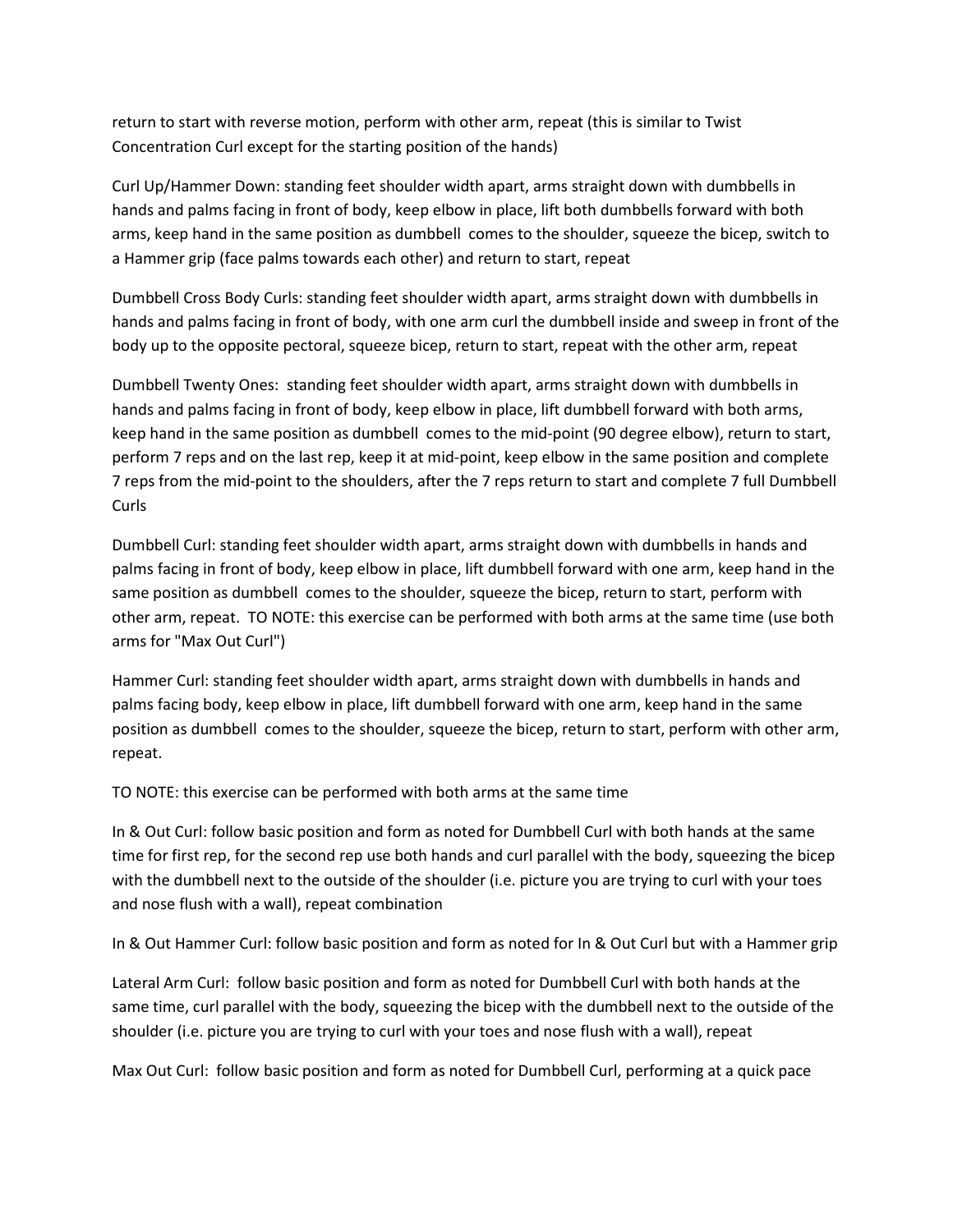Reverse Curl: standing feet shoulder width apart, arms straight down with dumbbells in hands and palms facing behind body, keep elbow in place, lift dumbbell forward with one arm, keep hand in the same position as dumbbell comes to the shoulder, squeeze the bicep, return to start, perform with other arm, repeat. TO NOTE: this exercise can be performed with both arms at the same time

Solo Flex Curl: standing feet shoulder width apart, one arm straight down with dumbbell in hand and palm facing body, the other arm with dumbbell in hand is at a 90 degree angle (forearm parallel with the floor), as the one arm is holding the weight in place the other arm is performing 4 reps of Hammer Curl, after the 4 reps the positions are switched immediately and the opposite arm is not holding while the other Hammers, repeat the sequence one more time

Twist Concentration Curl: follow basic position and form as noted for Twist Curl but squeeze each arm at the top for a 2-second count before returning to start

Twist Curl: standing feet shoulder width apart, arms straight down with dumbbells in hands and palms facing body, keep elbow in place, lift dumbbell forward with one arm, twist wrist on the way up so that palm comes into the shoulder, squeeze the bicep, return to start with reverse motion, perform with other arm, repeat

#### Triceps:

Chair Dips: use a workout bench, chair, or similar sturdy structure and sit on the edge, place hands on the bench flush with the edges of your buttocks, keep arms straight and slide your body forward off the bench, with feet straight out, knees straight, slowly dip your body down until your elbows drop below 90 degrees, slowly push up to start, repeat until exhaustion. BONUS: use a 2-step ladder and place your straight legs, crossed feet on the top step and perform exercise

Kickbacks: kneel on the floor, one knee down and the other leg in front at 90 degrees, dumbbells in both hands, lay stomach/chest on front knee, keep elbows tight aligned with your body and hands/dumbbells pointed towards the floor, palms facing in front of you lift the weight towards your buttocks and squeeze at the top, return to start, repeat

Kickback Twist: kneel on the floor, one knee down and the other leg in front at 90 degrees, dumbbells in both hands, lay stomach/chest on front knee, keep elbows tight aligned with your body and hands/dumbbells pointed towards the floor, palms facing behind you lift the weight towards your buttocks and squeeze at the top, return to start, repeat the same way, the next two reps twist your hands so that your palms are facing forward, repeat with backward palms, repeat with forward palms, etc.

Lying Solo Tri Extensions: using a rubber mat lie on one side, upper leg foot stacked in front of lower, floor side arm wrapped with hand on opposite shoulder, ceiling side hand tucked next to floor side pectoral with fingers pointing towards head, pivoting at the hip press up to lift upper body off the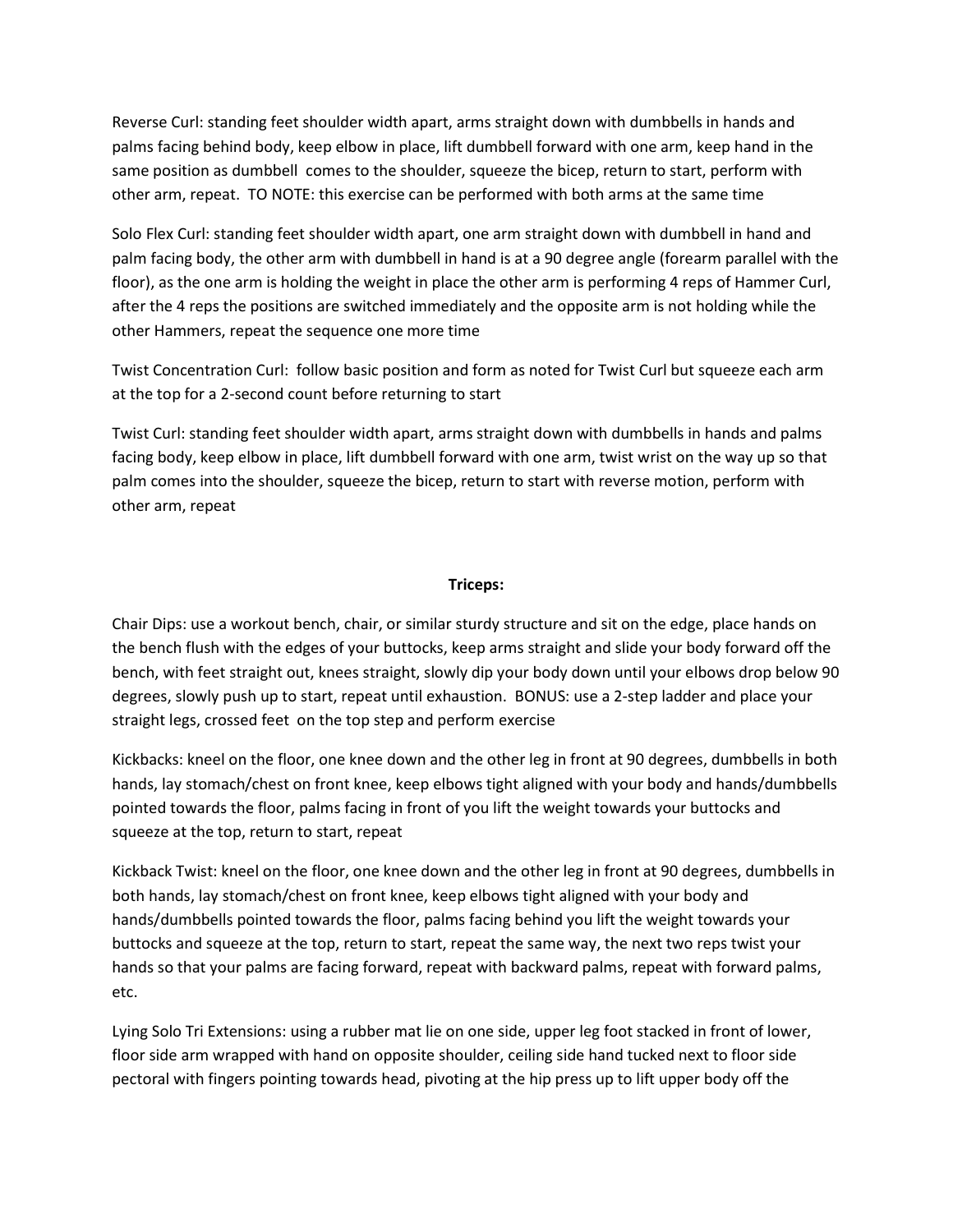ground in a fast motion, on the downward motion do not return fully to the ground, when you feel your floor side shoulder contact your hand thrust your upper body up, repeat until exhaustion

Lying Underhand Extensions: laying flat on a workout bench, dumbbells in both hands, elbows at a 45 degree angle from your obliques (sides), palms facing chest, one arm at a time extend your arm towards the ceiling and concentrate on flexing the tricep, return to start, perform with the opposite, return to start, repeat sequence. TO NOTE: this exercise can be performed at quick or slow pace

Max Out Dips: follow basic position and form as noted for Dips, performing at a quick pace

Overhead Front & Back Tri Extensions: follow basic position and form as noted for Overhead One Arm Skull Crusher for two reps then follow Overhead One Arm Front Skull Crushers for two reps, repeat

Overhead One Arm Front Skull Crushers: follow basic position and form as noted for Overhead One Arm Skull Crusher but sit back slightly and lower the dumbbell to your chest then back to start, repeat

Overhead One Arm Skull Crusher: sitting with straight back on a bench or chair, grasp one dumbbell in one hand, thumb around stem and palms on one of the hexheads, arm with dumbbell will be raised to align with the body, elbow bent with dumbbell behind your head, keep elbow locked in the same place next to your ear and raise the dumbbell above your head slowly, return to start slowly, repeat, other arm can be used to steady your body by holding onto the bench, switch to the other arm

Overhead Skull Crusher: sitting with straight back on a bench or chair, grasp one dumbbell with both hands, cross thumbs around stem and place palms on one of the hexheads, arms will be raised to align with the body, elbows bent with dumbbell behind your head, keep elbows locked in the same place next to your ears and raise the dumbbell above your head slowly, return to start slowly, repeat

Skull Crushers: laying flat on a workout bench, dumbbells in both hands, palms pointing towards feet, arms straight up towards ceiling, keep elbows in place (lower arm 90 degrees from body), slowly move your hands towards your head until the dumbbells are even with your forehead, wrists may rotate inward slightly but keep elbows in place, slowly return to starting position, repeat.

## Core (including Killer and Dynamic):

To note, it is recommended to use a mat for a majority of the Core exercises (i.e. rubber mat, yoga mat, carpet, grass, etc.)

Bicycles: buttocks on the mat, hands on the ground for stabilization, feet extended 6" off the ground, upper body 30-45 degrees from the ground, without touching the ground circle your feet as though you are peddling a bicycle, both feet returning to a starting position is 1 rep, repeat

Burpees: standing tall with hands at your side and feet shoulder width apart, squat down and place your hands on the ground, kick both of your feet back, perform a push-up, jump both knees back to your hands, stand up from your squat and jump several inches in the air, repeat, these should be completed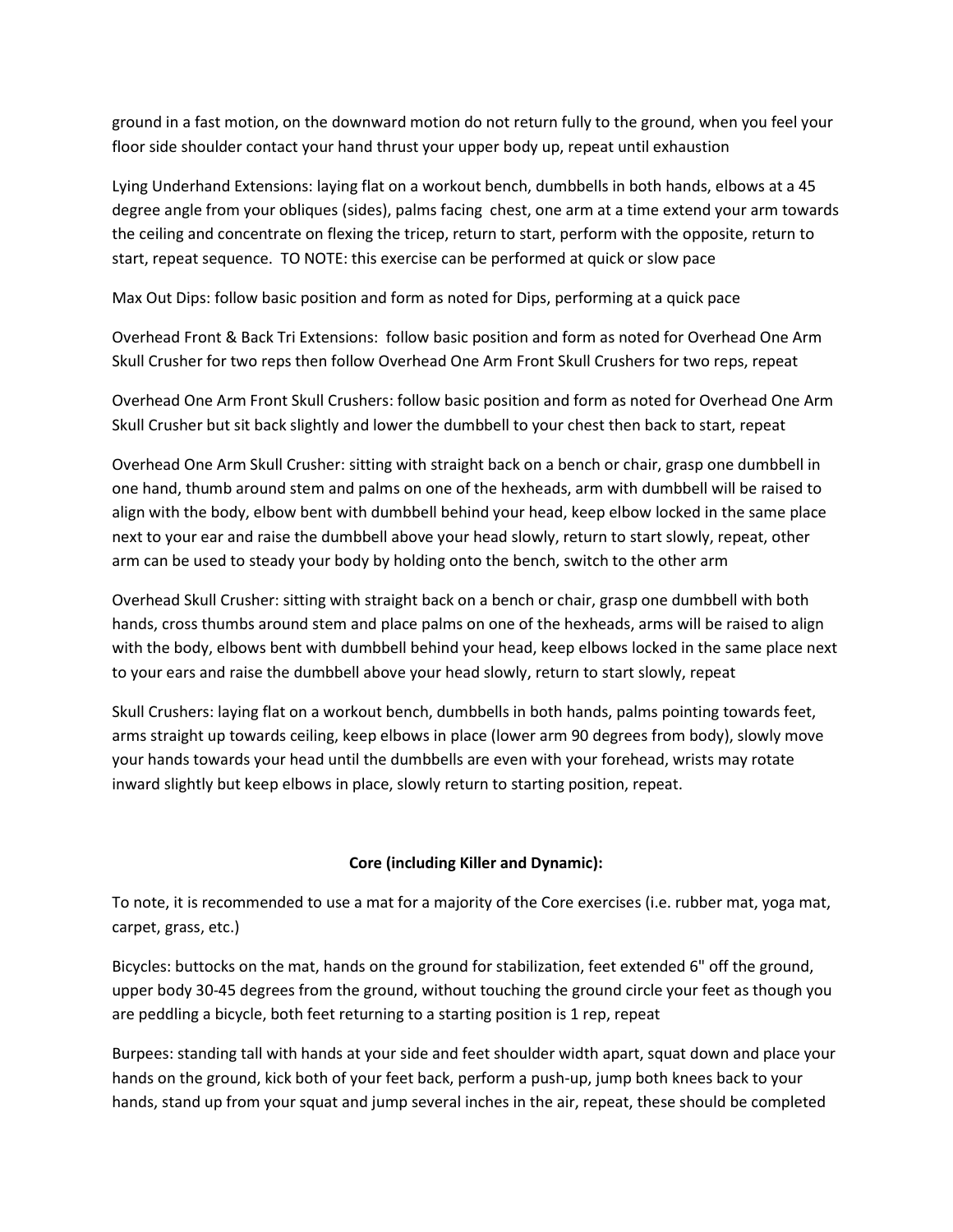rapidly. BONUS: after the push-up stay in position and raise each knee once to your chest before jumping back to squat

Core Rolls: lay with your stomach on a mat, straight arms above your head and straight legs, teeter on your stomach raising feet and hands off the ground as far as you can, hold for 6-10 seconds, roll left and stop on the side of your buttocks and maintain a V-shape with feet and hands still off the ground and hold for 6-10 seconds (oblique), roll left and stop in the middle and maintain V-shape with feet and hands still of the ground and hold for 6-10 seconds, roll left and hold on the oblique, roll left onto stomach and hold for lower back, pass back to the right in the same sequence, returning to start is Pass One, repeat the entire sequence one more time

Criss Cross Sit-Ups: sit on a mat with criss cross legs, roll backwards with hands/arms in a boxer's block, once you roll flat start to sit back up with one arm raised out and the other remaining in the block, the raised arm should shoot towards the sky and as you return to starting position reach out past the opposite knee, twisting your body, return upper body to the ground and repeat with other arm, repeat sequence

Crunch Twist: sitting on a mat, feet stabilized (stair, dumbbell, etc.), knees bent, arms crossed with hands on opposite shoulders, lean back so that only lower back touches the floor then sit up and twist so that left elbow go over top right knee, return to start so only lower back touches and repeat with right elbow over left knee, repeat

Dumbbell Shoulder Press Lunges: standing tall feet together, hands straight down with light dumbbells, step into a front lunge, with straight back lean body forward slightly, raise dumbbells from floor to ceiling slightly in front of your lunge in a full length leaning Military Press, return dumbbells back down, step back leg forward and stand, step forward with the opposite leg and repeat sequence, turn around and repeat sequence back to your starting position, repeat until you reach 12-15 reps, each single lunge is a rep

Engine Crushers: standing with feet shoulder width apart, place hands behind the base of your neck, DO NOT PULL ON YOUR NECK, keep your eyes forward, bring your right knee as high as possible while at the same time twist your upper body and attempt to touch your left elbow to your right knee, return to start, do the same with left knee and right elbow, repeat sequence, these should be completed quickly

Heels to the Sky: laying on a mat, hands at your sides next to your buttocks, point both feet towards the ceiling with straight legs, pulse your feet towards the ceiling keeping straight legs, raising your buttocks off the mat, return to start, repeat

Hip Flexor Pulse: laying on a mat, hands at your sides next to your buttocks, bend your knees and place the balls of your feet together making a semi-circle with your legs, keep legs off the ground 6" then raise them so your feet point towards the ceiling, at the top of the movement pulse your feet towards the ceiling, raising your buttocks off the mat, return to starting 6" without your legs/feet touching the ground, repeat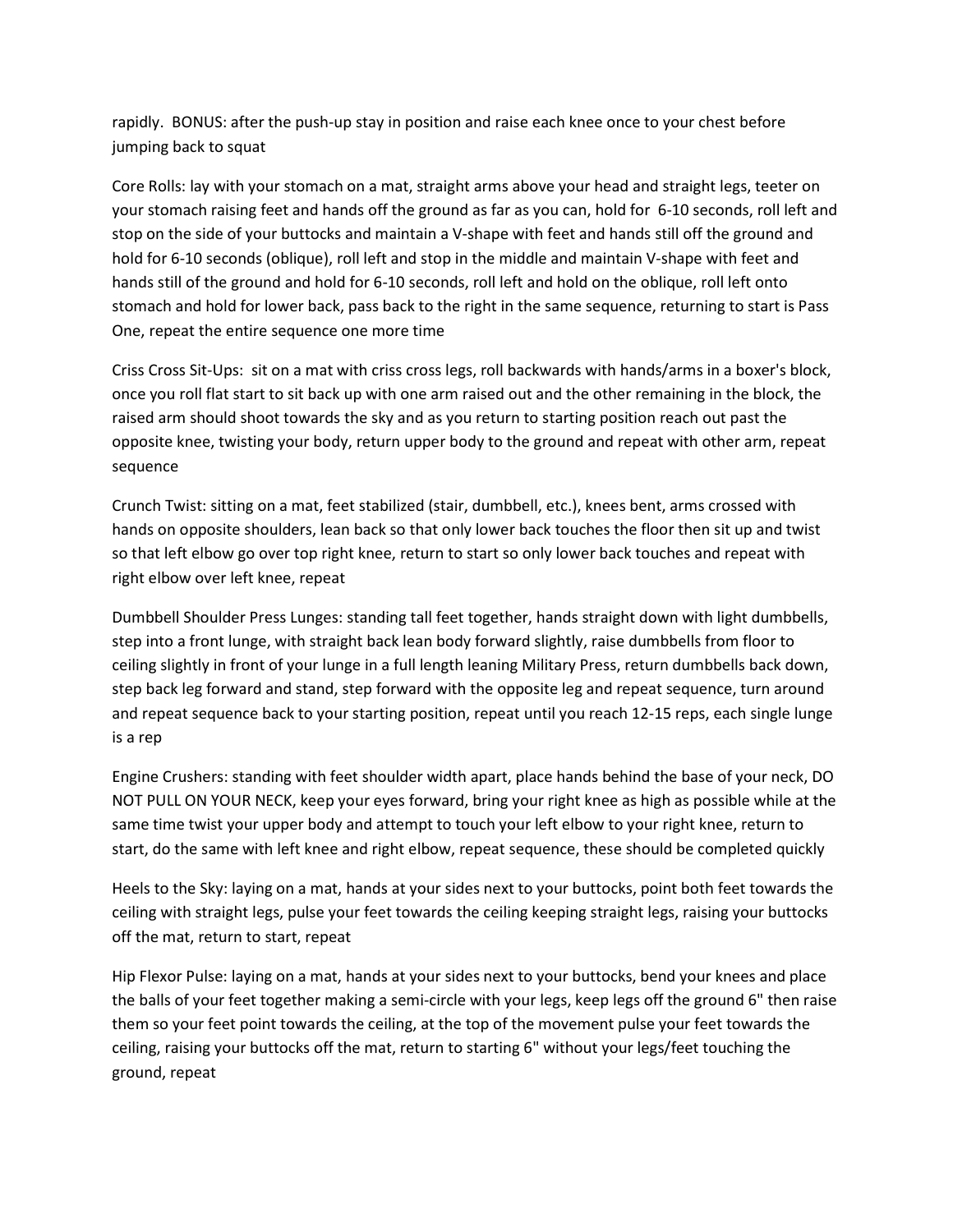Hips to the Sky: laying sideways place your elbow on the mat with hand in front of you, place the side of your foot down with the other foot on top, raise your body so that only your elbow/forearm and side of your foot are touching the ground, place ceiling side hand on your hip with elbow pointing towards ceiling, pulse your hip towards the ceiling and return to straight, repeat until completion, switch sides and repeat routine

Kayaker Twist: sit on a mat, lean your back at a 30-45 degree angle, keep feet apart and knees bent and raise them off the ground, upper leg (quad/ham) should be about 45 degrees, lock your hands/fingers together and place them on one side of your hips while also angling your torso in the same direction, twist torso and move hands to the opposite side, return to start, repeat, this "side to side paddling" should be done at a rapid pace

Lunge Kickback Curl Dumbbell Press: stand tall with light dumbbells, feet shoulder width apart and hands at sides, keeping dumbbells in the same place lunge forward with one leg, keep body pointed forward, hold position and perform a Tricep Kickback with both arms, hold lunge and straighten up your back then perform a Bicep Curl with both arms, hold lunge and perform a Military Press with both arms, bring dumbbells back down and stand straight up moving rear leg forward, repeat with the other leg going forward, turn around and repeat sequence, repeat

Oblique Crunches: sit on a mat, roll over to your right buttocks, right elbow/forearm on the ground, feet together raise them off the ground 6", legs slightly bent, left hand next to your left ear and elbow pointed out (you should be in a V-shape resting sideways), crunch your left elbow towards your left hip and at the same time bring your slightly bent legs in towards your core, return to start, repeat, switch sides and repeat routine

Plank: place elbows on the mat directly below shoulders with hands pointed towards you head, both feet directly behind you and body straight in a plank position, flat back with only toes and elbows/forearms/hands on the ground and core tight, keep core tight and remain in position for designated times or until you can't hold it anymore

Plank Push-Up: place elbows on the mat directly below shoulders with hands pointed towards you head, both feet directly behind you and body straight in a plank position, flat back with only toes and elbows/forearms/hands on the ground and core tight, straighten your elbows and push up to your hands keeping flat back and core tight, return to your elbows, repeat

Plank Run: place hands on the mat directly below shoulders with hands pointed towards you head, both feet slightly apart directly behind you and body straight in a plank position, flat back with only toes and hands on the ground and core tight, remove one foot from the ground and pump your knee towards your core before bringing back, repeat with the other leg, legs should pump in a running sequence at a quick pace, both legs pump equals one rep

Reach Twists: using no or light weight dumbbells (5 or 10 lbs), stand with feet shoulder width apart and single dumbbell in both hands (grip around the hexheads), lunge down to the left foot with the weight,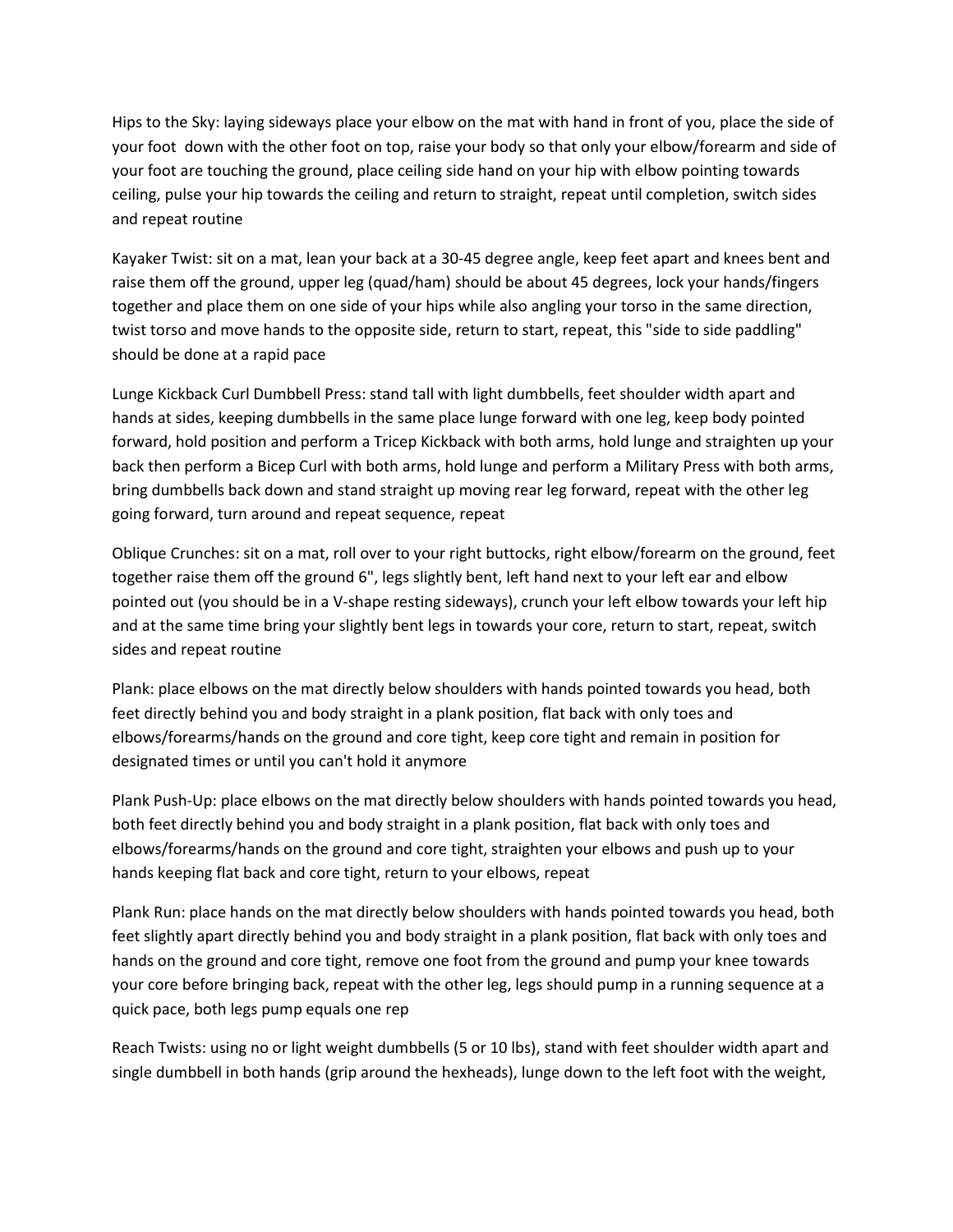staying on the balls of your feet move the dumbbell from the floor on your left side to the ceiling above your shoulder on the right side twisting your core, return to start, repeat, switch sides

Scissor Kicks: lay on the mat with a straight body, arms at sides, with legs straight raise one towards the ceiling and keep one 6" off the ground, change leg positions keeping both legs straight and count 1- Mississippi, change leg positions and count 2-Mississippi, etc

Shuffle Push-Ups: place hands on the mat directly below shoulders with hands pointed towards you head, both feet slightly apart directly behind you and body straight in a plank position, flat back with only toes and hands on the ground and core tight, keeping arms and legs as stiff as possible, back straight, core tight, shuffle/walk it forward 4 paces, backwards 4 paces, left 4 paces, right 4 paces, repeat the sequence

Sitting Ab Pump: buttocks on the mat, hands on the ground for stabilization, feet extended 6" off the ground, upper body 30-45 degrees from the ground, pull in both your knees and your body, extend legs and upper body back to start, do not let them return to the ground until after final rep

Sitting Ab Pump Syn: follow basic position and form as noted for Sitting Ab Pump but spread your arms making a T with your upper body, when your knees tuck, circle your arms around them without touching your legs, return to start, repeat

Sit-Ups: laying flat on a mat, feet stabilized (stair, dumbbell, etc.), knees bent, arms crossed with hands on opposite shoulders, sit up so that elbows go over top knees, return to start

Sit Up to V Up: Laying flat on a mat, legs together and straight, point straight arms towards the ceiling, keeping arms straight in a 90 degree angle from the body raise up and touch your toes, as your lower back returns to the mat pick your straight and together legs up to a 45 degree angle and pulse your hands to your feet again, return to start, repeat. TO NOTE: each time you touch your toes it is counted as one rep

Squat Dumbbell Press: feet slightly wider than shoulder width and toes pointed outward 45 degrees, light dumbbells in hand squat straight down so hands are directly below shoulders, straighten legs and at the same time raise dumbbells up in a wide Military Press, return to start, repeat

Squat Sprint: get in a sprinters stance on the balls of your feet with one foot in front of the other, using light or no weight keep core tight and pump arms in a stationary run while moving hips side to side and rotating slightly on the balls of your feet, after 20-30 seconds switch foot stance and continue for another 20-30 seconds

Superman: lay with your stomach on a mat, straight arms above your head and straight legs, teeter on your stomach raising feet and hands off the ground as far as you can, hold for 8-15 seconds, return to start and rest for 5-8 seconds, repeat

Stacked & Staggered Plank-Ups: one foot on the ball on the floor, second foot toe to heel on top, flat back, tight core, one hand in normal push-up position, the other hand military push-up position, keeping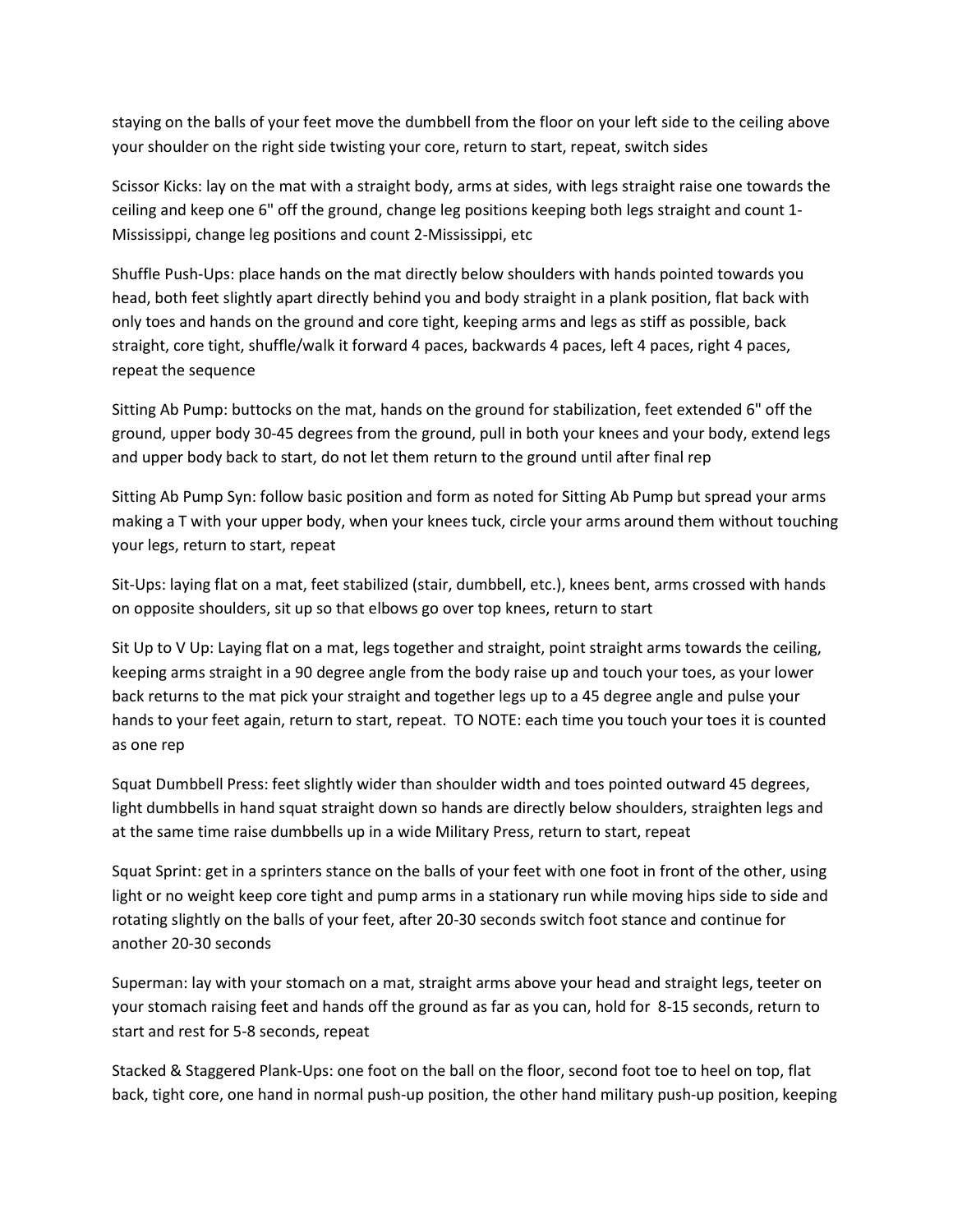core tight lower slowly 2" from the floor and back up slowly, repeat 2-4 times and switch feet and hand positions, repeat 2-4 times, repeat sequence

Tire Drill: in a wide open space, high knee run through imaginary tires, forward for four steps, backwards for four steps. BONUS: imagine your tires are placed super wide

Toe Bouncers: using a mat, stand with feet slightly spread apart, hold at the top of a calf raise while keeping core tight, bounce on the balls of your feet at a quick pace shuffling left to right for a 10 count, back and forward for a 10 count, repeat the sequence for 50-100 total reps

#### Legs including Quad, Hammies, & Calf

Balanced Deadlift Squat: stand with left foot flat, raise right foot off of the ground keeping it positioned below your buttocks, squat down with right leg and touch the floor with both hands (finger tips, knuckles, or palms), stand back up, repeat, do not let your right foot touch the ground until the set is complete, repeat the sequence with your other leg

Balanced Lunges: using a 2-step ladder or workout bench place one foot (toes or ball) behind you on the ladder/bench and the other in front of you, while keeping your balance squat down with your forward leg until your knee is a 90 degree angle while keeping your rear leg straight, your knee should not track out further than your toes, return to start, repeat, repeat sequence with your legs switched

Balanced Front/Back Kick: stand with one leg in front of the other in a karate stance, pivot on the front foot and kick with your rear foot bringing your knee up first and then your foot, the bottom of your leg (calf/foot) should whip upwards, bring back to start and without touching the ground use the same leg to perform a backward kick (also known as a donkey kick), bring back to starting position, repeat. BONUS: don't allow the kicking leg to touch the ground through the entire sequence. TO NOTE: when you first start out do not attempt to kick too high until your hamstrings are used to the movement. Once you get through the first couple weeks you should try to kick as high as you can.

Balanced F(ront)/Side/B(ack) Kick: stand with one leg in front of the other in a karate stance, pivot on the front foot and kick with your rear foot bringing your knee up first and then your foot, the bottom of your leg (calf/foot) should whip upwards, bring back to start and without touching the ground use the same leg to perform a side kick with open hips, bring back to start and without touching the ground use the same leg to perform a backward kick (also known as a donkey kick), bring back to starting position, repeat. BONUS: don't allow the kicking leg to touch the ground through the entire sequence. TO NOTE: when you first start out do not attempt to kick too high until your hamstrings are used to the movement. Once you get through the first couple weeks you should try to kick as high as you can.

Balanced Skater Squats: standing on the right leg slightly bent, body positioned over that foot, the right leg will squat down as the left leg and right arm will swing backwards, the left arm will swing forward,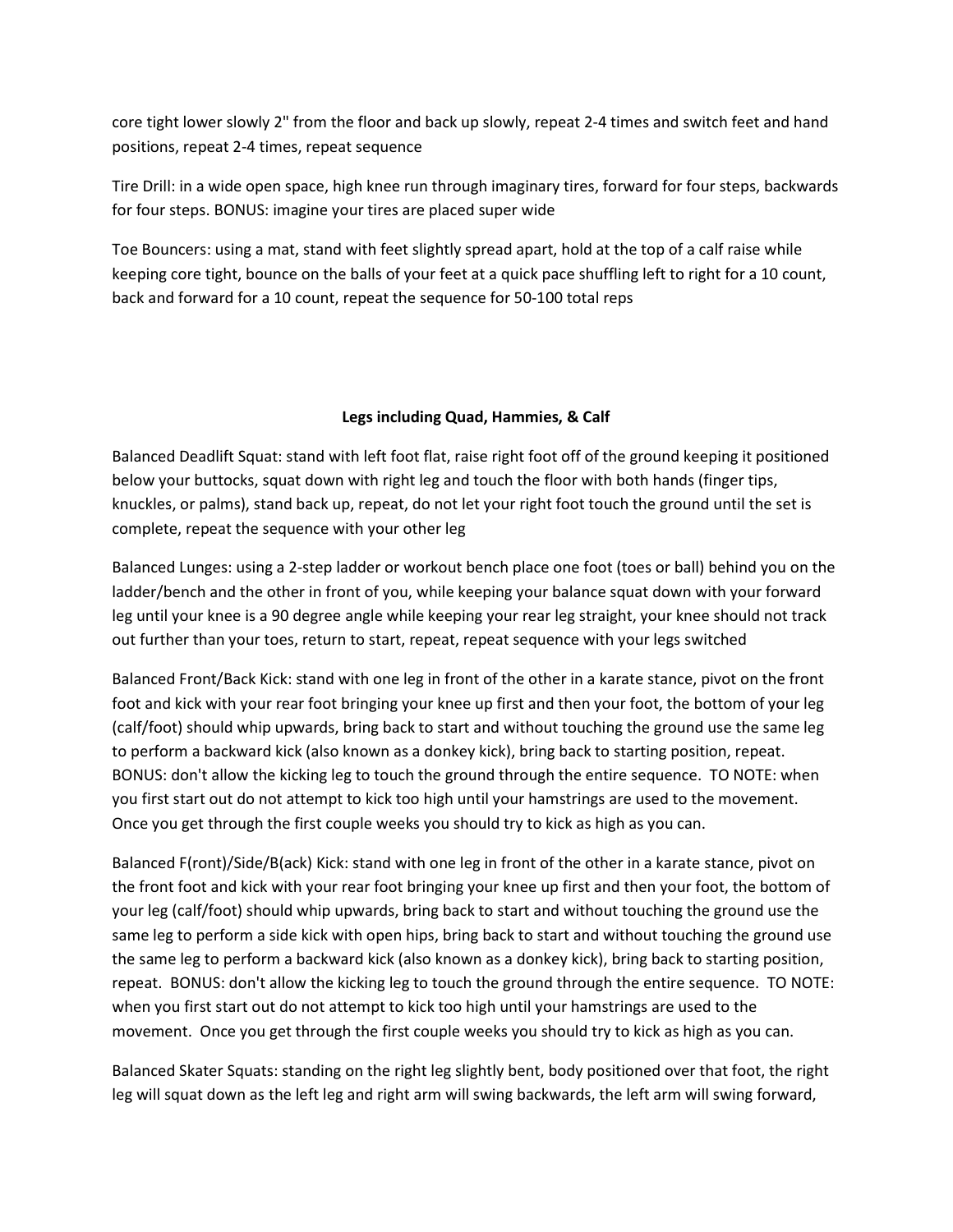keeping a slight squat you will bring it all back in and attempt to not touch the left leg to the floor and remain balanced on one leg, repeat the sequence, repeat with your legs switched

Calf 3-Way: a stack set using Feet Together Balanced Calf, Toes In Balanced Calf, Toes Out Balanced Calf

Calf-Raise Dumbbell Squats: holding dumbbells at your side, feet shoulder width apart, straight back, bend at the knees and squat down so your thighs are parallel with the floor keeping back straight, push yourself back up to start but at the top, come up on the balls of your feet and squeeze your calf muscles, repeat

Calf Super Set: using a quick pace perform the exercises in the order presented, these can be performed as "Balanced" or "Guided". Balanced would be with the arm movements as noted in the individual routines. Guided would be placing your fingers on a wall or steady surface so you can concentrate specifically on speed.

Double Tap Front/Back Kick: stand with one leg in front of the other in a karate stance, pivot on the front foot and kick with your rear foot bringing your knee up first and then your foot, the bottom of your leg (calf/foot) should whip upwards, keep your knee in place and lower your foot then kick a second time, without touching the ground bring back to start perform a backward kick (also known as a donkey kick), bring back to starting position, and kick backwards again, return to start and repeat. BONUS: don't allow the kicking leg to touch the ground through the entire sequence. TO NOTE: when you first start out do not attempt to kick too high until your hamstrings are used to the movement. Once you get through the first couple weeks you should try to kick as high as you can.

Double Tap F/S/B Kick (Front/Side/Back): stand with one leg in front of the other in a karate stance, pivot on the front foot and kick with your rear foot bringing your knee up first and then your foot, the bottom of your leg (calf/foot) should whip upwards, keep your knee in place and lower your foot then kick a second time, without touching the ground bring back to start perform a side kick with open hips, bring back to start and without touching the ground kick sideways again, bring back to start, without touching the ground bring back to start perform a backward kick (also known as a donkey kick), bring back to starting position, and kick backwards again, return to start and repeat. BONUS: don't allow the kicking leg to touch the ground through the entire sequence. TO NOTE: when you first start out do not attempt to kick too high until your hamstrings are used to the movement. Once you get through the first couple weeks you should try to kick as high as you can.

Dumbbell Lunges Back: dumbbells in hands at your sides, feet together, step back with you left leg, keep left leg straight, right leg should bend down to a 90 degree angle, right thigh parallel with floor, right knee lined up directly above right foot, push off with your back foot, flex your right thigh as you return to start, repeat, repeat sequence with the other leg

Dumbbell Lunges Front: dumbbells in hands at your sides, feet together, step forward with your left leg, as your left foot hits the ground bend knee to 90 degrees controlling the descent, left thigh parallel with the floor, left knee lined up directly above left foot, right leg should be slightly bent at the knee and on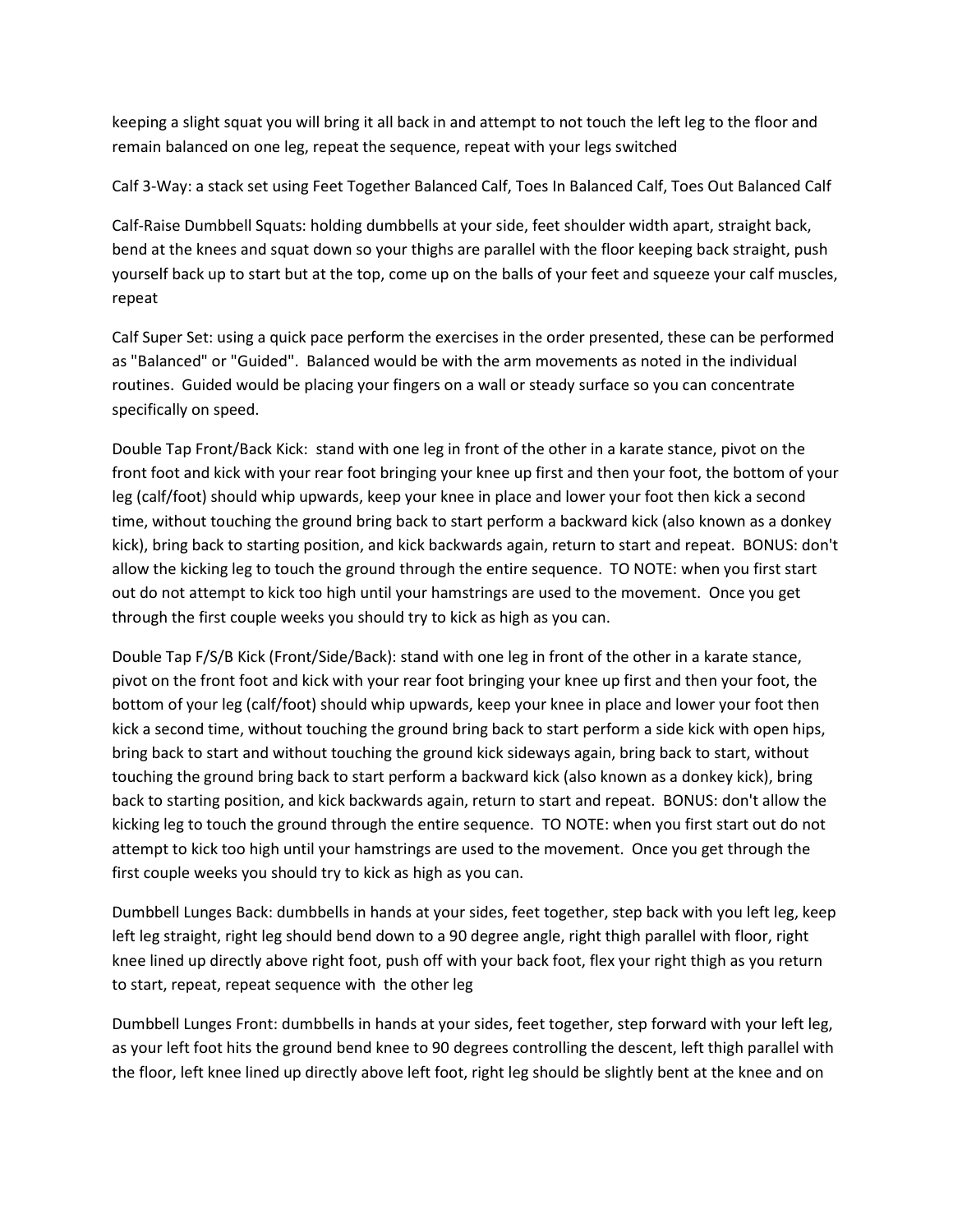the balls of the right foot, push/explode off with your left foot and return to starting position, repeat the form stepping forward with right leg, repeat left, etc

Dumbbell Side Lunge: dumbbells in hands at your sides, feet together, step sideways 30-45 degrees with your left leg, as your left foot hits the ground bend knee to 90 degrees controlling the descent, left thigh parallel with the floor, left knee lined up directly above left foot, right leg should be straight at the knee and on the balls of the right foot, push/explode off with your left foot and return to starting position, repeat the form stepping sideways with right leg, repeat left, etc

Dumbbell Squat: holding dumbbells at your side, feet shoulder width apart, straight back, bend at the knees and squat down so your thighs are parallel with the floor keeping back straight, push yourself back up to start, repeat

Feet Apart Balanced Calf: using a step or block of wood place the balls of your feet on the edge, feet should be shoulder width apart, slowly raise up on your toes squeezing your calves raising your heels as high as possible, lower your heels slowly below the balls of your feet, repeat. TO NOTE: as you are raising your heels up and down you should be moving your hands and arms around in different places as to challenge your balance (hands stretched in front for a rep or two, above your head, out to the side, behind your back, behind your head, etc.)

Feet Together Balanced Calf: using a step or block of wood place the balls of your feet on the edge, feet should be touching (inside balls and heels), slowly raise up on your toes squeezing your calves raising your heels as high as possible, lower your heels slowly below the balls of your feet, repeat. TO NOTE: as you are raising your heels up and down you should be moving your hands and arms around in different places as to challenge your balance (hands stretched in front for a rep or two, above your head, out to the side, behind your back, behind your head, etc.)

Hammy three Way (Straight): stand with feet slightly separated, lunge directly to the right keeping left leg straight and bending right knee to 90 degrees with knee over toes, push yourself back towards starting position with right foot, as your right foot comes close to start keep it raised from the ground and perform a straight leg kick to the right side, return to starting position, with the same leg/foot perform the same process but lunge at a 45 degree angle to the right, return to starting position , with the same leg/foot perform the same process but lunge directly to the front, repeat the sequence, repeat the sequence kicking with the other leg/foot.

Iso Lunge: stand in a lunge stance, one leg out in front bent, the other straight back, the back leg you should be on the ball of your foot, the front knee should be above and slightly behind the foot, front thigh should be parallel to the floor, roll your back foot to your toes which should slide your front knee directly above the foot, return to start, repeat, repeat sequence with the other leg. TO NOTE: these can be done at a slow or quick pace

Kick Whip: stand with one leg in front of the other in a karate stance, pivot on the front foot and kick with your rear foot bringing your knee up first and then your foot, the bottom of your leg (calf/foot) should whip upwards, bring back to start, repeat. TO NOTE: when you first start out do not attempt to